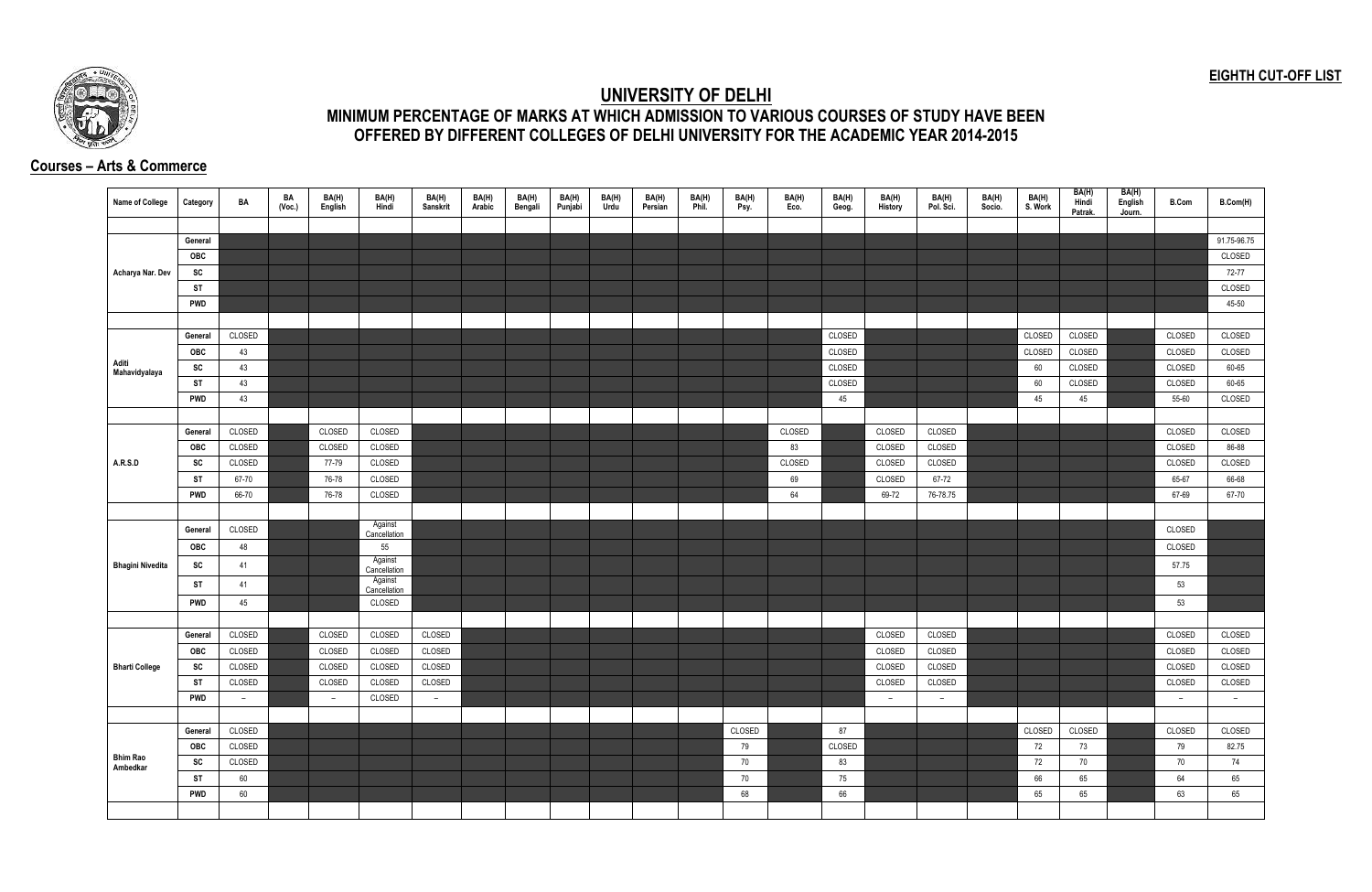| Name of College               | Category   | BA      | BA<br>(Voc.) | BA(H)<br>English   | BA(H)<br>Hindi | BA(H)<br>Sanskrit  | BA(H)<br>Arabic | BA(H)<br>Bengali | BA(H)<br>Punjabi | BA(H)<br>Urdu | BA(H)<br>Persian | BA(H)<br>Phil. | BA(H)<br>Psy. | BA(H)<br>Eco.      | BA(H)<br>Geog. | BA(H)<br>History | BA(H)<br>Pol. Sci. | BA(H)<br>Socio. | BA(H)<br>S. Work | BA(H)<br>Hindi<br>Patrak. | BA(H)<br>English<br>Journ. | <b>B.Com</b> | B.Com(H)           |
|-------------------------------|------------|---------|--------------|--------------------|----------------|--------------------|-----------------|------------------|------------------|---------------|------------------|----------------|---------------|--------------------|----------------|------------------|--------------------|-----------------|------------------|---------------------------|----------------------------|--------------|--------------------|
|                               |            |         |              |                    |                |                    |                 |                  |                  |               |                  |                |               |                    |                |                  |                    |                 |                  |                           |                            |              |                    |
|                               | General    |         |              |                    |                |                    |                 |                  |                  |               |                  |                |               | CLOSED             |                | CLOSED           |                    |                 |                  |                           |                            |              | CLOSED             |
| College of Voc.               | OBC        |         |              |                    |                |                    |                 |                  |                  |               |                  |                |               | 84.25-86.25        |                | CLOSED           |                    |                 |                  |                           |                            |              | 87-90              |
| <b>Studies</b>                | SC         |         |              |                    |                |                    |                 |                  |                  |               |                  |                |               | 77.5-79.5          |                | CLOSED           |                    |                 |                  |                           |                            |              | 81.75-84.75        |
|                               | <b>ST</b>  |         |              |                    |                |                    |                 |                  |                  |               |                  |                |               | 74-76              |                | CLOSED           |                    |                 |                  |                           |                            |              | 78-81              |
|                               | <b>PWD</b> |         |              |                    |                |                    |                 |                  |                  |               |                  |                |               | 72-74              |                | 60               |                    |                 |                  |                           |                            |              | 73-76              |
|                               |            |         |              |                    |                |                    |                 |                  |                  |               |                  |                |               |                    |                |                  |                    |                 |                  |                           |                            |              |                    |
|                               | General    | CLOSED  |              | CLOSED             | 76             | CLOSED             |                 |                  |                  |               |                  | CLOSED         | CLOSED        | CLOSED             |                | CLOSED           | CLOSED             |                 |                  |                           |                            | 94.75        | CLOSED             |
|                               | OBC        | CLOSED  |              | CLOSED             | 62             | CLOSED             |                 |                  |                  |               |                  | CLOSED         | 83            | CLOSED             |                | CLOSED           | CLOSED             |                 |                  |                           |                            | CLOSED       | 92                 |
| Daulat Ram                    | SC         | CLOSED  |              | 83                 | CLOSED         | CLOSED             |                 |                  |                  |               |                  | 73             | 72            | 82                 |                | CLOSED           | CLOSED             |                 |                  |                           |                            | CLOSED       | CLOSED             |
|                               | ST         | CLOSED  |              | 81                 | 58             | CLOSED             |                 |                  |                  |               |                  | CLOSED         | CLOSED        | CLOSED             |                | CLOSED           | CLOSED             |                 |                  |                           |                            | CLOSED       | 79                 |
|                               | <b>PWD</b> | CLOSED  |              | 70                 | CLOSED         | 45                 |                 |                  |                  |               |                  | 69             | 65            | 50                 |                | CLOSED           | CLOSED             |                 |                  |                           |                            | CLOSED       | 75                 |
|                               |            |         |              |                    |                |                    |                 |                  |                  |               |                  |                |               |                    |                |                  |                    |                 |                  |                           |                            |              |                    |
|                               | General    | CLOSED  |              | CLOSED             |                |                    |                 |                  |                  |               |                  |                |               |                    |                |                  |                    |                 |                  |                           |                            |              | CLOSED             |
|                               | OBC        | 74      |              | CLOSED             |                |                    |                 |                  |                  |               |                  |                |               |                    |                |                  |                    |                 |                  |                           |                            |              | CLOSED             |
| Deen Dayal<br>Upadhayaya      | SC         | CLOSED  |              | CLOSED             |                |                    |                 |                  |                  |               |                  |                |               |                    |                |                  |                    |                 |                  |                           |                            |              | 75                 |
|                               | ST         | 55      |              | CLOSED             |                |                    |                 |                  |                  |               |                  |                |               |                    |                |                  |                    |                 |                  |                           |                            |              | 58                 |
|                               | <b>PWD</b> | 40      |              | 40                 |                |                    |                 |                  |                  |               |                  |                |               |                    |                |                  |                    |                 |                  |                           |                            |              | 40                 |
|                               |            |         |              |                    |                |                    |                 |                  |                  |               |                  |                |               |                    |                |                  |                    |                 |                  |                           |                            |              |                    |
|                               |            |         |              |                    |                |                    |                 |                  |                  |               |                  |                |               |                    |                |                  |                    |                 |                  |                           |                            |              |                    |
|                               | General    | 81.75   |              | CLOSED             |                |                    |                 |                  |                  |               |                  |                |               | CLOSED             |                | CLOSED           | CLOSED             |                 |                  |                           | CLOSED                     | CLOSED       | CLOSED             |
|                               | OBC        | CLOSED  |              | 84                 |                |                    |                 |                  |                  |               |                  |                |               | CLOSED             |                | CLOSED           | CLOSED             |                 |                  |                           | 89-91                      | CLOSED       | CLOSED             |
| Delhi Coll. of<br>Arts & Com. | SC         | CLOSED  |              | 80                 |                |                    |                 |                  |                  |               |                  |                |               | 79.5               |                | 76-77            | CLOSED             |                 |                  |                           | 87-89                      | 79.5-80.5    | 81-82              |
|                               | ST         | 71-77   |              | 80                 |                |                    |                 |                  |                  |               |                  |                |               | 79.5               |                | 76-77            | CLOSED             |                 |                  |                           | 87-89                      | 78-80        | 78-80              |
|                               | <b>PWD</b> | 71-77   |              | 80                 |                |                    |                 |                  |                  |               |                  |                |               | 79.5               |                | 76-77            | 76.5-84.5          |                 |                  |                           | 89-91                      | 79-82        | 80-82              |
|                               |            |         |              |                    |                |                    |                 |                  |                  |               |                  |                |               |                    |                |                  |                    |                 |                  |                           |                            |              |                    |
|                               | General    | CLOSED  |              | CLOSED             | CLOSED         | CLOSED             |                 |                  |                  |               |                  |                |               | CLOSED             |                | CLOSED           | CLOSED             |                 |                  |                           |                            |              | CLOSED             |
|                               | OBC        | CLOSED  |              | CLOSED             | CLOSED         | CLOSED             |                 |                  |                  |               |                  |                |               | CLOSED             |                | CLOSED           | CLOSED             |                 |                  |                           |                            |              | CLOSED             |
| Deshbandhu                    | SC         | CLOSED  |              | CLOSED             | CLOSED         | CLOSED             |                 |                  |                  |               |                  |                |               | CLOSED             |                | CLOSED           | CLOSED             |                 |                  |                           |                            |              | CLOSED             |
|                               | <b>ST</b>  | CLOSED  |              | Contact<br>College | CLOSED         | Contact<br>College |                 |                  |                  |               |                  |                |               | Contact<br>College |                | CLOSED           | CLOSED             |                 |                  |                           |                            |              | Contact<br>College |
|                               | <b>PWD</b> | Contact |              | Contact            | CLOSED         | CLOSED             |                 |                  |                  |               |                  |                |               | Contact            |                | Contact          | Contact            |                 |                  |                           |                            |              | Contact            |
|                               |            | College |              | College            |                |                    |                 |                  |                  |               |                  |                |               | College            |                | College          | College            |                 |                  |                           |                            |              | College            |
|                               | General    | CLOSED  |              | CLOSED             | CLOSED         |                    |                 |                  |                  |               |                  |                |               |                    |                |                  | 82.5-83            |                 |                  |                           |                            | CLOSED       | CLOSED             |
|                               | <b>OBC</b> | CLOSED  |              | CLOSED             | CLOSED         |                    |                 |                  |                  |               |                  |                |               |                    |                |                  | CLOSED             |                 |                  |                           |                            | 77           | 80                 |
| Ramanujan                     | SC         | CLOSED  |              | CLOSED             | CLOSED         |                    |                 |                  |                  |               |                  |                |               |                    |                |                  | CLOSED             |                 |                  |                           |                            | 70           | 75                 |
|                               | <b>ST</b>  | CLOSED  |              | CLOSED             | CLOSED         |                    |                 |                  |                  |               |                  |                |               |                    |                |                  | CLOSED             |                 |                  |                           |                            | 55           | 60                 |
|                               | <b>PWD</b> | 50      |              | 60                 | 60             |                    |                 |                  |                  |               |                  |                |               |                    |                |                  | 60                 |                 |                  |                           |                            | 60           | 60                 |
|                               |            |         |              |                    |                |                    |                 |                  |                  |               |                  |                |               |                    |                |                  |                    |                 |                  |                           |                            |              |                    |
|                               | General    | CLOSED  |              | CLOSED             | CLOSED         |                    |                 |                  |                  |               |                  |                |               | CLOSED             | CLOSED         | CLOSED           | CLOSED             |                 |                  |                           |                            | CLOSED       | CLOSED             |
|                               | OBC        | CLOSED  |              | CLOSED             | CLOSED         |                    |                 |                  |                  |               |                  |                |               | 83.5               | CLOSED         | CLOSED           | CLOSED             |                 |                  |                           |                            | 82.5         | 84                 |
| <b>Dyal Singh</b>             | SC         | CLOSED  |              | CLOSED             | CLOSED         |                    |                 |                  |                  |               |                  |                |               | CLOSED             | CLOSED         | CLOSED           | CLOSED             |                 |                  |                           |                            | CLOSED       | 76.5               |
|                               | ST         | CLOSED  |              | CLOSED             | CLOSED         |                    |                 |                  |                  |               |                  |                |               | 70                 | CLOSED         | CLOSED           | CLOSED             |                 |                  |                           |                            | 60           | 56                 |
|                               | PWD        | CLOSED  |              | CLOSED             | CLOSED         |                    |                 |                  |                  |               |                  |                |               | CLOSED             | CLOSED         | CLOSED           | CLOSED             |                 |                  |                           |                            | CLOSED       | CLOSED             |
|                               |            |         |              |                    |                |                    |                 |                  |                  |               |                  |                |               |                    |                |                  |                    |                 |                  |                           |                            |              |                    |
|                               |            |         |              |                    |                |                    |                 |                  |                  |               |                  |                |               |                    |                |                  |                    |                 |                  |                           |                            |              |                    |
|                               |            |         |              |                    |                |                    |                 |                  |                  |               |                  |                |               |                    |                |                  |                    |                 |                  |                           |                            |              |                    |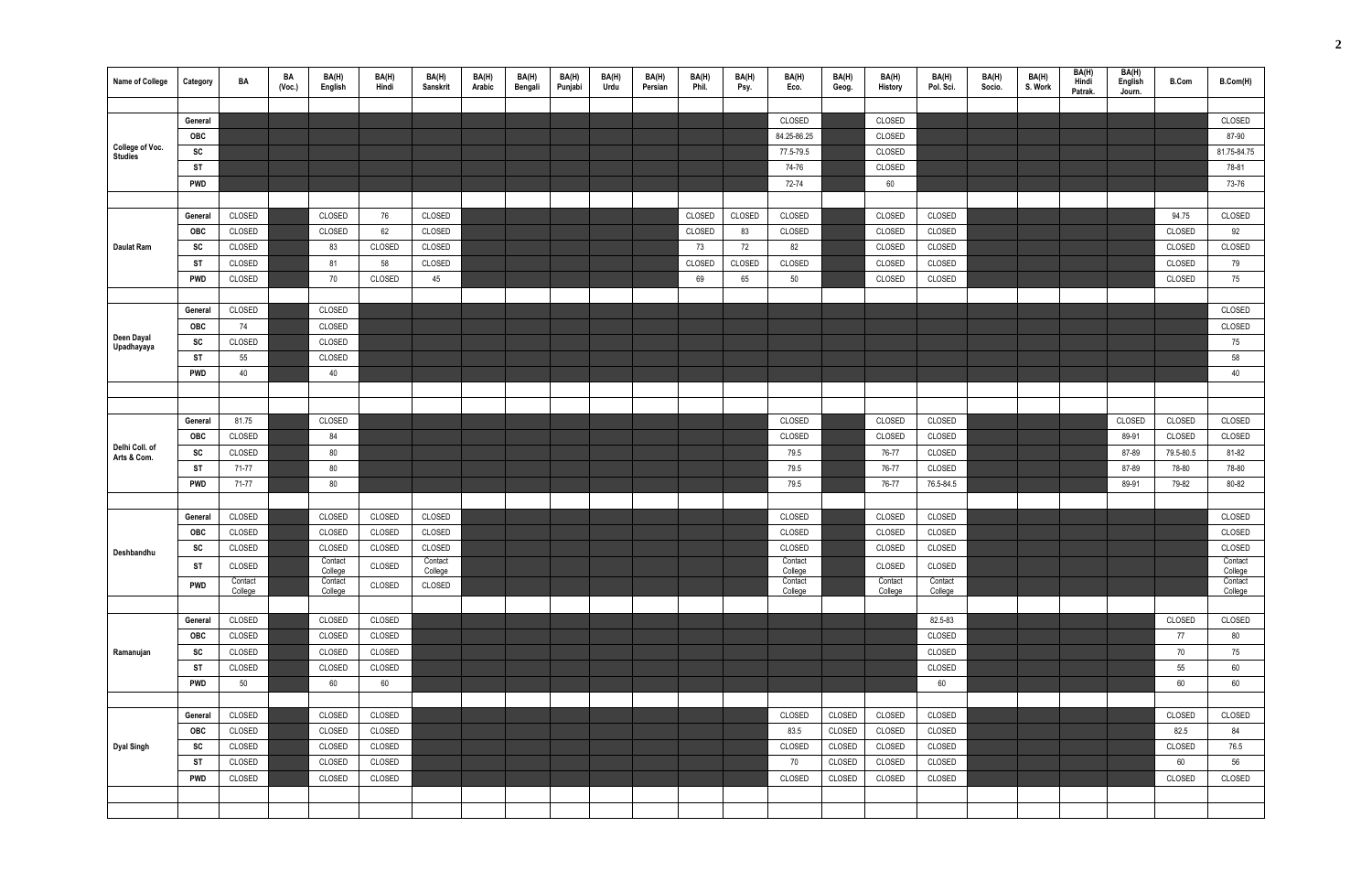| <b>Name of College</b> | Category   | BA     | BA<br>(Vec.) | BA(H)<br>English   | BA(H)<br>Hindi | BA(H)<br><b>Sanskrit</b> | BA(H)<br>Arabic | BA(H)<br>Bengali | BA(H)<br>Punjabi | BA(H)<br>Urdu | BA(H)<br>Persian | BA(H)<br>Phil.     | BA(H)<br>Psy.      | BA(H)<br>Eco. | BA(H)<br>Geog. | BA(H)<br><b>History</b> | BA(H)<br>Pol. Sci. | BA(H)<br>Socio. | BA(H)<br>S. Work | BA(H)<br>Hindi<br>Patrak.             | BA(H)<br>English<br>Journ. | <b>B.Com</b>       | B.Com(H)    |
|------------------------|------------|--------|--------------|--------------------|----------------|--------------------------|-----------------|------------------|------------------|---------------|------------------|--------------------|--------------------|---------------|----------------|-------------------------|--------------------|-----------------|------------------|---------------------------------------|----------------------------|--------------------|-------------|
|                        |            |        |              |                    |                |                          |                 |                  |                  |               |                  |                    |                    |               |                |                         |                    |                 |                  |                                       |                            |                    |             |
|                        | General    | CLOSED | CLOSED       | CLOSED             |                |                          |                 |                  |                  |               |                  |                    |                    |               |                |                         | CLOSED             |                 |                  |                                       |                            | CLOSED             | CLOSED      |
|                        | <b>OBC</b> | CLOSED | 69.5-70      | CLOSED             |                |                          |                 |                  |                  |               |                  |                    |                    |               |                |                         | CLOSED             |                 |                  |                                       |                            | CLOSED             | CLOSED      |
| Dyal Singh (Eve.)      | SC         | CLOSED | 61-62        | CLOSED             |                |                          |                 |                  |                  |               |                  |                    |                    |               |                |                         | CLOSED             |                 |                  |                                       |                            | CLOSED             | CLOSED      |
|                        | ST         | CLOSED | 60-61        | 68.75              |                |                          |                 |                  |                  |               |                  |                    |                    |               |                |                         | CLOSED             |                 |                  |                                       |                            | CLOSED             | CLOSED      |
|                        | PWD        | CLOSED | 45           | 45                 |                |                          |                 |                  |                  |               |                  |                    |                    |               |                |                         | CLOSED             |                 |                  |                                       |                            | CLOSED             | CLOSED      |
|                        |            |        |              |                    |                |                          |                 |                  |                  |               |                  |                    |                    |               |                |                         |                    |                 |                  |                                       |                            |                    |             |
|                        | General    | CLOSED |              | CLOSED             | CLOSED         | CLOSED                   |                 |                  |                  |               |                  | CLOSED             | Contact<br>College |               |                | CLOSED                  | CLOSED             |                 |                  |                                       |                            | Contact<br>College | 95          |
|                        | <b>OBC</b> | 73-77  |              | CLOSED             | CLOSED         | CLOSED                   |                 |                  |                  |               |                  | CLOSED             | CLOSED             |               |                | CLOSED                  | CLOSED             |                 |                  |                                       |                            | Contact<br>College | CLOSED      |
| Gargi                  | SC         | CLOSED |              | CLOSED             | CLOSED         | CLOSED                   |                 |                  |                  |               |                  | CLOSED             | CLOSED             |               |                | CLOSED                  | CLOSED             |                 |                  |                                       |                            | CLOSED             | CLOSED      |
|                        | ST         | CLOSED |              | Contact<br>College | CLOSED         | CLOSED                   |                 |                  |                  |               |                  | Contact<br>College | CLOSED             |               |                | CLOSED                  | CLOSED             |                 |                  |                                       |                            | 64                 | 71          |
|                        | PWD        | CLOSED |              | CLOSED             | Contact        | Contact                  |                 |                  |                  |               |                  | Contact            | CLOSED             |               |                | Contact                 | CLOSED             |                 |                  |                                       |                            | Contact            | Contact     |
|                        |            |        |              |                    | College        | College                  |                 |                  |                  |               |                  | College            |                    |               |                | College                 |                    |                 |                  |                                       |                            | College            | College     |
|                        | General    | CLOSED |              | 94.25-96           | CLOSED         | CLOSED                   |                 |                  |                  |               |                  |                    |                    | CLOSED        |                | CLOSED                  |                    |                 |                  |                                       |                            |                    | CLOSED      |
|                        | <b>OBC</b> | CLOSED |              | 90-92              | 75-80          | 59-64                    |                 |                  |                  |               |                  |                    |                    | CLOSED        |                | CLOSED                  |                    |                 |                  |                                       |                            |                    | 93.25-95.25 |
| Hans Raj               | SC         | 85.5   |              | CLOSED             | 75.5-80.5      | CLOSED                   |                 |                  |                  |               |                  |                    |                    | 88.5-89.5     |                | 83-85                   |                    |                 |                  |                                       |                            |                    | 88-90       |
|                        | <b>ST</b>  | 85.5   |              | 82-87              | 72-77          | 50-55                    |                 |                  |                  |               |                  |                    |                    | 82-83         |                | CLOSED                  |                    |                 |                  |                                       |                            |                    | 79.5-81.5   |
|                        | <b>PWD</b> | 89     |              | CLOSED             | CLOSED         | 50-55                    |                 |                  |                  |               |                  |                    |                    | 87-88         |                | CLOSED                  |                    |                 |                  |                                       |                            |                    | 84-92       |
|                        |            |        |              |                    |                |                          |                 |                  |                  |               |                  |                    |                    |               |                |                         |                    |                 |                  |                                       |                            |                    |             |
|                        | General    | CLOSED |              | CLOSED             | CLOSED         | CLOSED                   |                 |                  |                  |               |                  | CLOSED             |                    | CLOSED        |                | CLOSED                  | CLOSED             | CLOSED          |                  |                                       |                            |                    | CLOSED      |
|                        | <b>OBC</b> | CLOSED |              | CLOSED             | CLOSED         | CLOSED                   |                 |                  |                  |               |                  | CLOSED             |                    | CLOSED        |                | 86-91                   | CLOSED             | CLOSED          |                  |                                       |                            |                    | CLOSED      |
| Hindu                  | SC         | CLOSED |              | CLOSED             | CLOSED         | CLOSED                   |                 |                  |                  |               |                  | 79.5               |                    | CLOSED        |                | 89                      | CLOSED             | CLOSED          |                  |                                       |                            |                    | CLOSED      |
|                        | <b>ST</b>  | CLOSED |              | CLOSED             | CLOSED         | CLOSED                   |                 |                  |                  |               |                  | 83                 |                    | 87            |                | CLOSED                  | CLOSED             | CLOSED          |                  |                                       |                            |                    | CLOSED      |
|                        | PWD        | CLOSED |              | CLOSED             | CLOSED         | CLOSED                   |                 |                  |                  |               |                  | CLOSED             |                    | 84.5          |                | CLOSED                  | CLOSED             | CLOSED          |                  |                                       |                            |                    | CLOSED      |
|                        |            |        |              |                    |                |                          |                 |                  |                  |               |                  |                    |                    |               |                |                         |                    |                 |                  |                                       |                            |                    |             |
|                        | General    | CLOSED |              | CLOSED             | CLOSED         | CLOSED                   |                 |                  |                  |               |                  | CLOSED             | CLOSED             | CLOSED        |                | 88-90.5                 | CLOSED             |                 |                  | BA(H) Mass Media & Mass Communication |                            |                    | CLOSED      |
|                        | <b>OBC</b> | CLOSED |              | CLOSED             | 64             | 40.5                     |                 |                  |                  |               |                  | 72                 | 83                 | CLOSED        |                | 80.25-83                | 82                 |                 | General          | <b>CLOSED</b>                         |                            |                    | 89.5        |
| I.P. College           | SC         | CLOSED |              | CLOSED             | CLOSED         | CLOSED                   |                 |                  |                  |               |                  | CLOSED             | 83                 | 72            |                | 79.5                    | 79                 |                 | OBC<br>SC        | 78<br>72                              |                            |                    | 78          |
|                        | ST         | CLOSED |              | CLOSED             | 50             | 35                       |                 |                  |                  |               |                  | CLOSED             | 82                 | 69            |                | 85.5                    | 82                 |                 | <b>ST</b><br>PwD | 72<br><b>CLOSED</b>                   |                            |                    | 70          |
|                        | PWD        | CLOSED |              | CLOSED             | CLOSED         | CLOSED                   |                 |                  |                  |               |                  | 88                 | 70                 | 65            |                | 79                      | 68                 |                 |                  |                                       |                            |                    | 70          |
|                        |            |        |              |                    |                |                          |                 |                  |                  |               |                  |                    |                    |               |                |                         |                    |                 |                  |                                       |                            |                    |             |
|                        | General    | CLOSED |              | CLOSED             | CLOSED         | CLOSED                   |                 |                  |                  |               |                  | CLOSED             |                    | CLOSED        |                | CLOSED                  | CLOSED             | CLOSED          |                  |                                       |                            | CLOSED             | CLOSED      |
| Janki Devi             | <b>OBC</b> | CLOSED |              | CLOSED             | CLOSED         | 44                       |                 |                  |                  |               |                  | 76.5               |                    | 80            |                | CLOSED                  | CLOSED             | 73              |                  |                                       |                            | CLOSED             | CLOSED      |
| Memorial               | SC         | CLOSED |              | CLOSED             | CLOSED         | CLOSED                   |                 |                  |                  |               |                  | CLOSED             |                    | 76            |                | CLOSED                  | CLOSED             | 73              |                  |                                       |                            | CLOSED             | 67          |
|                        | <b>ST</b>  | 60-68  |              | 70                 | CLOSED         | 44                       |                 |                  |                  |               |                  | 69                 |                    | 76            |                | CLOSED                  | 63-68              | CLOSED          |                  |                                       |                            | 60                 | 61          |
|                        | PWD        | 64-69  |              | 70                 | CLOSED         | 44                       |                 |                  |                  |               |                  | 69                 |                    | 76            |                | 65-70                   | 63-66              | 70              |                  |                                       |                            | 60                 | 61          |
|                        | General    | CLOSED |              | 88.75              | CLOSED         | CLOSED                   |                 |                  |                  |               |                  |                    |                    | 92.5          |                | CLOSED                  | CLOSED             |                 |                  |                                       | CLOSED                     | CLOSED             | CLOSED      |
|                        | OBC        | CLOSED |              | CLOSED             | CLOSED         | 40.5                     |                 |                  |                  |               |                  |                    |                    | 83            |                | CLOSED                  | CLOSED             |                 |                  |                                       | 78.5                       | CLOSED             | 82.5        |
| Kalindi                | SC         | CLOSED |              | CLOSED             | CLOSED         | CLOSED                   |                 |                  |                  |               |                  |                    |                    | 61            |                | CLOSED                  | CLOSED             |                 |                  |                                       | 77.5                       | 70.5               | 76.75       |
|                        | ST         | 60     |              | 73                 | 51             | 40.5                     |                 |                  |                  |               |                  |                    |                    | 59            |                | 60.5-65.5               | 64.5-69.5          |                 |                  |                                       | 76                         | 66.5               | 75.5        |
|                        | <b>PWD</b> | 60     |              | 72                 | CLOSED         | 40.5                     |                 |                  |                  |               |                  |                    |                    | 59            |                | 61-66                   | 58-63              |                 |                  |                                       | 76                         | 71                 | 74.5        |
|                        |            |        |              |                    |                |                          |                 |                  |                  |               |                  |                    |                    |               |                |                         |                    |                 |                  |                                       |                            |                    |             |
|                        |            |        |              |                    |                |                          |                 |                  |                  |               |                  |                    |                    |               |                |                         |                    |                 |                  |                                       |                            |                    |             |
|                        |            |        |              |                    |                |                          |                 |                  |                  |               |                  |                    |                    |               |                |                         |                    |                 |                  |                                       |                            |                    |             |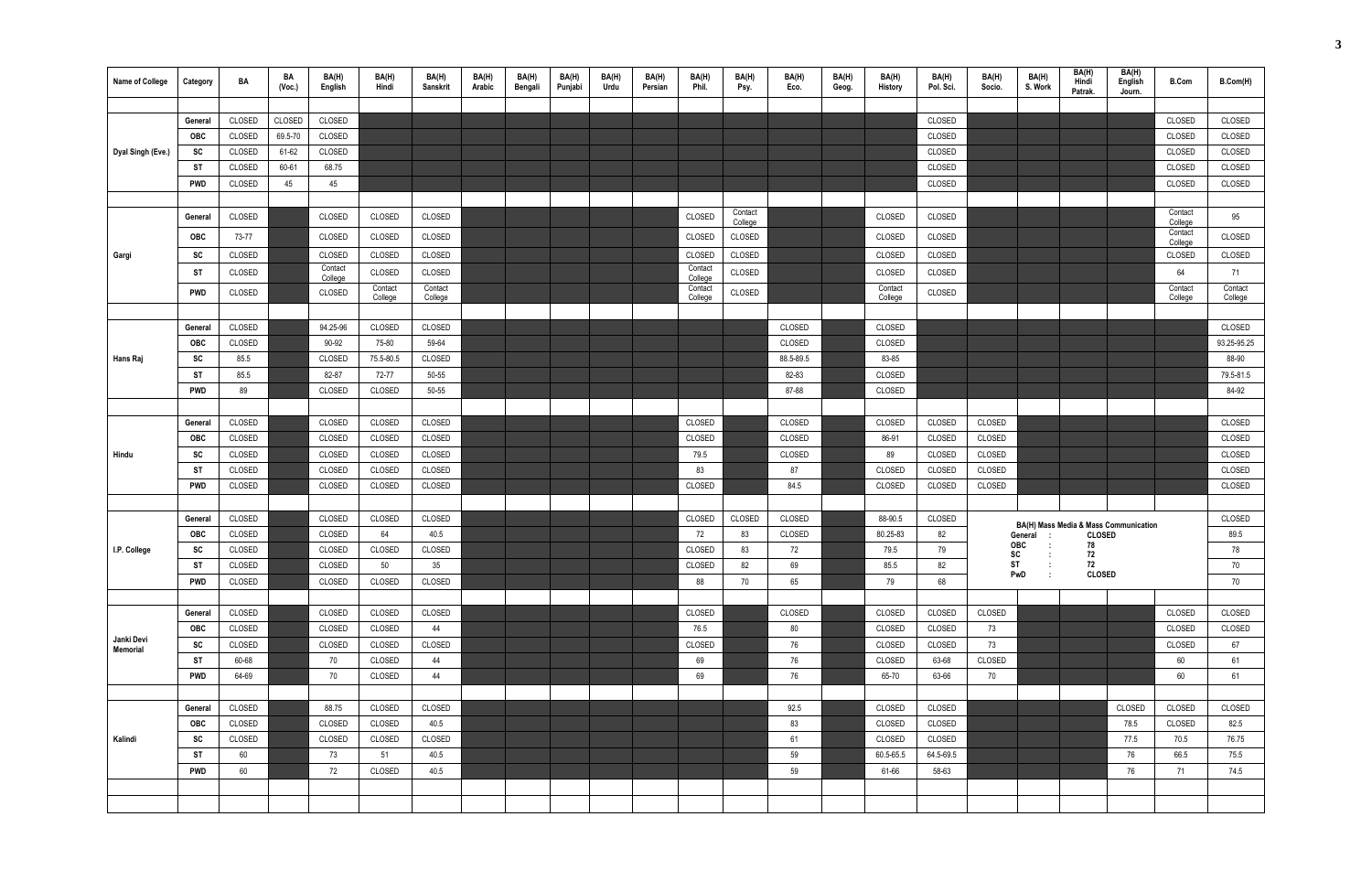| Name of College | Category   | BA                 | BA<br>(Vec.) | BA(H)<br>English   | BA(H)<br>Hindi     | BA(H)<br>Sanskrit  | BA(H)<br>Arabic | BA(H)<br>Bengali | BA(H)<br>Punjabi | BA(H)<br>Urdu | BA(H)<br>Persian | BA(H)<br>Phil. | BA(H)<br>Psy. | BA(H)<br>Eco.                                | BA(H)<br>Geog. | BA(H)<br>History   | BA(H)<br>Pol. Sci. | BA(H)<br>Socio. | BA(H)<br>S. Work | BA(H)<br>Hindi<br>Patrak. | BA(H)<br>English<br>Journ. | <b>B.Com</b>       | B.Com(H)           |
|-----------------|------------|--------------------|--------------|--------------------|--------------------|--------------------|-----------------|------------------|------------------|---------------|------------------|----------------|---------------|----------------------------------------------|----------------|--------------------|--------------------|-----------------|------------------|---------------------------|----------------------------|--------------------|--------------------|
|                 |            |                    |              |                    |                    |                    |                 |                  |                  |               |                  |                |               |                                              |                |                    |                    |                 |                  |                           |                            |                    |                    |
|                 | General    | CLOSED             |              | CLOSED             | CLOSED             | CLOSED             |                 |                  |                  |               |                  | CLOSED         | CLOSED        | CLOSED                                       | CLOSED         | CLOSED             | CLOSED             | CLOSED          |                  |                           | CLOSED                     | 92-94              | <b>CLOSED</b>      |
|                 | OBC        | 72-80              |              | CLOSED             | CLOSED             | 45-46              |                 |                  |                  |               |                  | 72.5           | CLOSED        | CLOSED                                       | CLOSED         | CLOSED             | 78-81              | 75.5-81.5       |                  |                           | CLOSED                     | 86-88              | 90-92              |
| Kamala Nehru    | SC         | 72-80              |              | CLOSED             | CLOSED             | CLOSED             |                 |                  |                  |               |                  | 70.5           | 84-87         | 84-86                                        | 80-82          | CLOSED             | CLOSED             | 75.5-81.5       |                  |                           | 81-84                      | 85-87              | 89-91              |
|                 | ST         | 72-80              |              | 82-89              | CLOSED             | 45-46              |                 |                  |                  |               |                  | 70.5           | CLOSED        | 82-84                                        | CLOSED         | CLOSED             | 76-79              | CLOSED          |                  |                           | 79-82                      | 85-87              | 89-91              |
|                 | <b>PWD</b> | 71-79              |              | 81-88              | CLOSED             | CLOSED             |                 |                  |                  |               |                  | 69.5           | 79-82         | 81-83                                        | 78-80          | CLOSED             | 75-78              | 74-80           |                  |                           | CLOSED                     | 84-86              | 88-90              |
|                 |            |                    |              |                    |                    |                    |                 |                  |                  |               |                  |                |               |                                              |                |                    |                    |                 |                  |                           |                            |                    |                    |
|                 | General    |                    |              |                    |                    |                    |                 |                  |                  |               |                  |                | CLOSED        |                                              |                |                    |                    |                 |                  |                           |                            |                    | CLOSED             |
| Keshav          | OBC        |                    |              |                    |                    |                    |                 |                  |                  |               |                  |                | CLOSED        |                                              |                |                    |                    |                 |                  |                           |                            |                    | <b>CLOSED</b>      |
| Mahavidyalaya   | SC         |                    |              |                    |                    |                    |                 |                  |                  |               |                  |                | CLOSED        |                                              |                |                    |                    |                 |                  |                           |                            |                    | CLOSED             |
|                 | ST         |                    |              |                    |                    |                    |                 |                  |                  |               |                  |                | CLOSED        |                                              |                |                    |                    |                 |                  |                           |                            |                    | 46-51              |
|                 | <b>PWD</b> |                    |              |                    |                    |                    |                 |                  |                  |               |                  |                | CLOSED        |                                              |                |                    |                    |                 |                  |                           |                            |                    | 46-51              |
|                 |            |                    |              |                    |                    |                    |                 |                  |                  |               |                  |                |               |                                              |                |                    |                    |                 |                  |                           |                            |                    |                    |
|                 | General    | CLOSED             |              | CLOSED             | CLOSED             | CLOSED             |                 | CLOSED           |                  | CLOSED        |                  |                |               | CLOSED                                       | CLOSED         | CLOSED             | CLOSED             |                 |                  |                           |                            | CLOSED             | CLOSED             |
|                 | <b>OBC</b> | CLOSED             |              | CLOSED             | CLOSED             | CLOSED             |                 | CLOSED           |                  | CLOSED        |                  |                |               | CLOSED                                       | CLOSED         | CLOSED             | CLOSED             |                 |                  |                           |                            | CLOSED             | CLOSED             |
| Kirori Mal      | SC         | <b>CLOSED</b>      |              | CLOSED             | CLOSED             | CLOSED             |                 | CLOSED           |                  | 40-50         |                  |                |               | 89.75-90                                     | CLOSED         | CLOSED             | CLOSED             |                 |                  |                           |                            | 86.5-87            | 89.25-89.75        |
|                 | ST         | CLOSED             |              | CLOSED             | CLOSED             | 45-50              |                 | CLOSED           |                  | CLOSED        |                  |                |               | 87-87.5                                      | CLOSED         | 85.25-86.25        | CLOSED             |                 |                  |                           |                            | 75-80              | 76-81              |
|                 | <b>PWD</b> | CLOSED             |              | 82-83              | CLOSED             | CLOSED             |                 | CLOSED           |                  | CLOSED        |                  |                |               | 87.5-88                                      | CLOSED         | 84.5-85.5          | CLOSED             |                 |                  |                           |                            | 87-88              | 88.25-88.5         |
|                 |            |                    |              |                    |                    |                    |                 |                  |                  |               |                  |                |               |                                              |                |                    |                    |                 |                  |                           |                            |                    |                    |
|                 |            |                    |              |                    |                    |                    |                 |                  |                  |               |                  |                |               |                                              |                |                    |                    |                 |                  |                           |                            |                    |                    |
|                 | General    |                    |              |                    |                    |                    |                 |                  |                  |               |                  |                |               |                                              |                |                    |                    |                 |                  |                           |                            |                    |                    |
| Lady Shri Ram   | OBC<br>SC  |                    |              |                    |                    |                    |                 |                  |                  |               |                  |                |               | INFORMATION NOT RECEIVED - CONTACT COLLEGE - |                |                    |                    |                 |                  |                           |                            |                    |                    |
|                 | ST         |                    |              |                    |                    |                    |                 |                  |                  |               |                  |                |               |                                              |                |                    |                    |                 |                  |                           |                            |                    |                    |
|                 | <b>PWD</b> |                    |              |                    |                    |                    |                 |                  |                  |               |                  |                |               |                                              |                |                    |                    |                 |                  |                           |                            |                    |                    |
|                 |            |                    |              |                    |                    |                    |                 |                  |                  |               |                  |                |               |                                              |                |                    |                    |                 |                  |                           |                            |                    |                    |
|                 | General    | CLOSED             |              | CLOSED             | CLOSED             | CLOSED             |                 |                  |                  |               |                  | CLOSED         |               | CLOSED                                       |                | CLOSED             | CLOSED             |                 |                  |                           |                            | CLOSED             | CLOSED             |
|                 | <b>OBC</b> | 67                 |              | CLOSED             | 65                 | 45                 |                 |                  |                  |               |                  | CLOSED         |               | CLOSED                                       |                | CLOSED             | CLOSED             |                 |                  |                           |                            | CLOSED             | CLOSED             |
| Lakshmi Bai     | SC         | CLOSED             |              | CLOSED             | CLOSED             | CLOSED             |                 |                  |                  |               |                  | CLOSED         |               | CLOSED                                       |                | CLOSED             | CLOSED             |                 |                  |                           |                            | CLOSED             | CLOSED             |
|                 | <b>ST</b>  | 60                 |              | CLOSED             | 55                 | 45                 |                 |                  |                  |               |                  | CLOSED         |               | 44.5                                         |                | CLOSED             | CLOSED             |                 |                  |                           |                            | CLOSED             | CLOSED             |
|                 | <b>PWD</b> | CLOSED             |              | 74                 | 65                 | 45                 |                 |                  |                  |               |                  | 53             |               | 44.5                                         |                | 68-68.75           | 69                 |                 |                  |                           |                            | 70                 | 78                 |
|                 |            |                    |              |                    |                    |                    |                 |                  |                  |               |                  |                |               |                                              |                |                    |                    |                 |                  |                           |                            |                    |                    |
|                 | General    | 82                 |              | 88.25-90.25        | CLOSED             |                    |                 |                  |                  |               |                  |                |               |                                              |                |                    | CLOSED             |                 |                  |                           | 91                         |                    | CLOSED             |
|                 | OBC        | 75                 |              | CLOSED             | CLOSED             |                    |                 |                  |                  |               |                  |                |               |                                              |                |                    | CLOSED             |                 |                  |                           | 84.25                      |                    | 81                 |
| Maharaja        | SC         | CLOSED             |              | 76-78              | CLOSED             |                    |                 |                  |                  |               |                  |                |               |                                              |                |                    | CLOSED             |                 |                  |                           | 84.25                      |                    | 75                 |
| Agrasen         | <b>ST</b>  | 68                 |              | 74-76              | 63                 |                    |                 |                  |                  |               |                  |                |               |                                              |                |                    | CLOSED             |                 |                  |                           | 73                         |                    | 74                 |
|                 | <b>PWD</b> | 58                 |              | 74-76              | 63                 |                    |                 |                  |                  |               |                  |                |               |                                              |                |                    | 72                 |                 |                  |                           | 73                         |                    | 74                 |
|                 |            |                    |              |                    |                    |                    |                 |                  |                  |               |                  |                |               |                                              |                |                    |                    |                 |                  |                           |                            |                    |                    |
|                 | General    | CLOSED             |              | CLOSED             | CLOSED             | CLOSED             |                 |                  |                  |               |                  |                |               | CLOSED                                       |                | CLOSED             | CLOSED             | CLOSED          |                  |                           |                            | 91.5-93.5          | CLOSED             |
|                 | <b>OBC</b> | CLOSED             |              | CLOSED             | CLOSED             | 40.5               |                 |                  |                  |               |                  |                |               | 87.75                                        |                | CLOSED             | CLOSED             | CLOSED          |                  |                           |                            | CLOSED             | CLOSED             |
| Maitreyi        | SC         | CLOSED             |              | 82                 | CLOSED             | CLOSED             |                 |                  |                  |               |                  |                |               | 84                                           |                | CLOSED             | CLOSED             | CLOSED          |                  |                           |                            | 68-70              | 73-75              |
|                 | ST         | CLOSED             |              | 82                 | CLOSED             | 45                 |                 |                  |                  |               |                  |                |               | 84                                           |                | CLOSED             | CLOSED             | CLOSED          |                  |                           |                            | 68-70              | 73-75              |
|                 | <b>PWD</b> | Contact<br>College |              | Contact<br>College | Contact<br>College | Contact<br>College |                 |                  |                  |               |                  |                |               | Contact<br>College                           |                | Contact<br>College | Contact<br>College | CLOSED          |                  |                           |                            | Contact<br>College | Contact<br>College |
|                 |            |                    |              |                    |                    |                    |                 |                  |                  |               |                  |                |               |                                              |                |                    |                    |                 |                  |                           |                            |                    |                    |
|                 |            |                    |              |                    |                    |                    |                 |                  |                  |               |                  |                |               |                                              |                |                    |                    |                 |                  |                           |                            |                    |                    |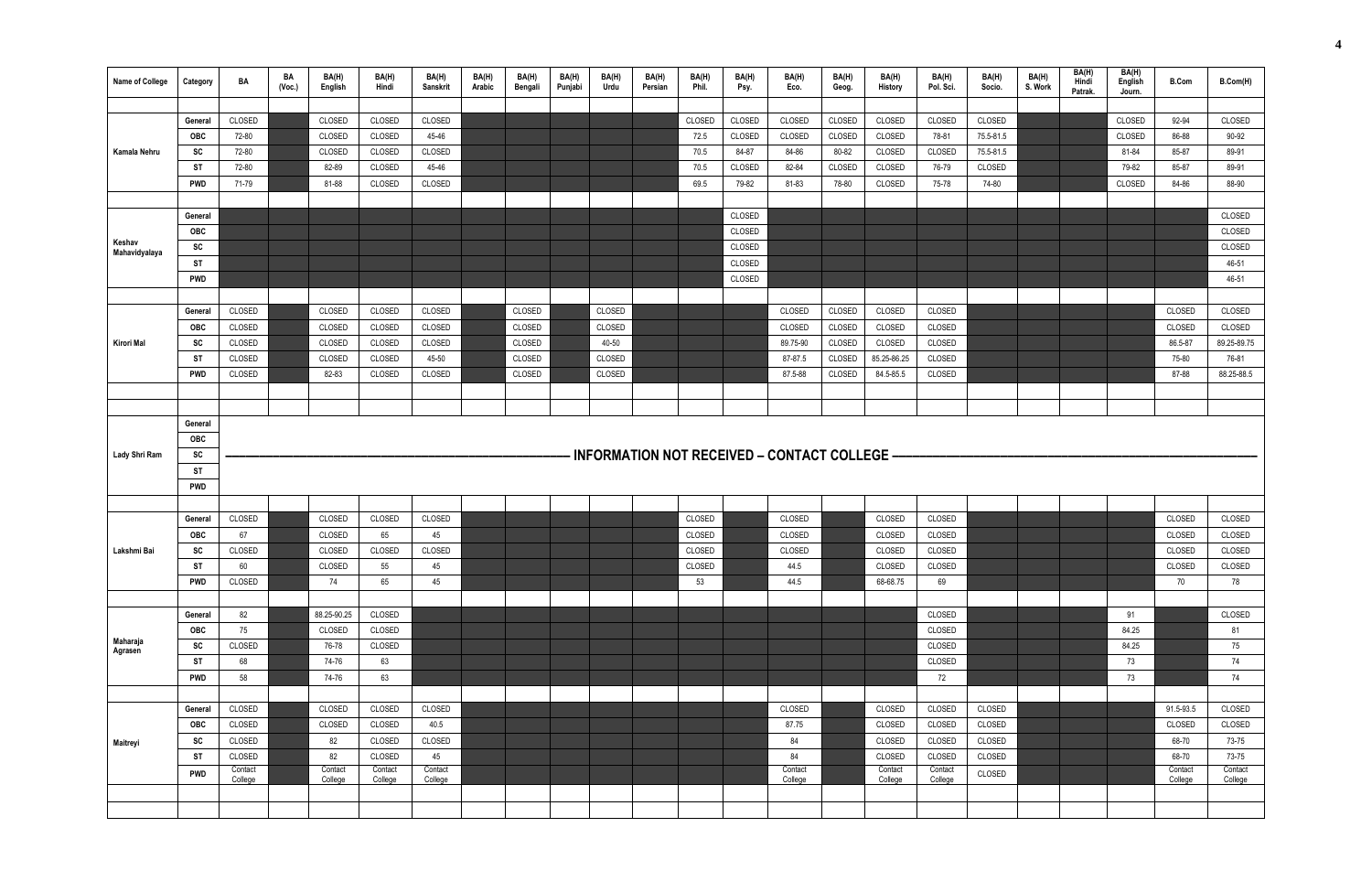| <b>Name of College</b> | Category              | BA                      | BA<br>(Vec.) | BA(H)<br>English         | BA(H)<br>Hindi           | BA(H)<br><b>Sanskrit</b> | BA(H)<br>Arabic | BA(H)<br>Bengali         | BA(H)<br>Punjabi | BA(H)<br>Urdu | BA(H)<br>Persian | BA(H)<br>Phil. | BA(H)<br>Psy. | BA(H)<br>Eco.            | BA(H)<br>Geog. | BA(H)<br><b>History</b>  | BA(H)<br>Pol. Sci.       | BA(H)<br>Socio. | BA(H)<br>S. Work | BA(H)<br>Hindi<br>Patrak. | BA(H)<br>English<br>Journ. | <b>B.Com</b>            | B.Com(H)                 |
|------------------------|-----------------------|-------------------------|--------------|--------------------------|--------------------------|--------------------------|-----------------|--------------------------|------------------|---------------|------------------|----------------|---------------|--------------------------|----------------|--------------------------|--------------------------|-----------------|------------------|---------------------------|----------------------------|-------------------------|--------------------------|
|                        |                       |                         |              |                          |                          |                          |                 |                          |                  |               |                  |                |               |                          |                |                          |                          |                 |                  |                           |                            |                         |                          |
|                        | General               | CLOSED                  |              | CLOSED                   | CLOSED                   | CLOSED                   |                 |                          | CLOSED           |               |                  | CLOSED         | CLOSED        |                          |                | CLOSED                   | CLOSED                   |                 |                  |                           |                            | CLOSED                  | CLOSED                   |
|                        | <b>OBC</b>            | $ \,$                   |              | $\overline{a}$           | $-$                      | $ \,$                    |                 |                          | $-$              |               |                  | $-$            | $ \,$         |                          |                | $ \,$                    | $-$                      |                 |                  |                           |                            | $ \,$                   | $-$                      |
| Mata Sundri            | SC                    | CLOSED                  |              | CLOSED                   | CLOSED                   | CLOSED                   |                 |                          | 40               |               |                  | CLOSED         | CLOSED        |                          |                | CLOSED                   | CLOSED                   |                 |                  |                           |                            | CLOSED                  | CLOSED                   |
|                        | ST                    | CLOSED                  |              | 55                       | CLOSED                   | CLOSED                   |                 |                          | 40               |               |                  | CLOSED         | CLOSED        |                          |                | CLOSED                   | CLOSED                   |                 |                  |                           |                            | CLOSED                  | CLOSED                   |
|                        | <b>PWD</b>            | 40                      |              | 45                       | 40                       | 40                       |                 |                          | 40               |               |                  | 45             | 45            |                          |                | 45                       | 45                       |                 |                  |                           |                            | 45                      | 45                       |
|                        |                       |                         |              |                          |                          |                          |                 |                          |                  |               |                  |                |               |                          |                |                          |                          |                 |                  |                           |                            |                         |                          |
|                        | General               | CLOSED                  |              | CLOSED                   | CLOSED                   | CLOSED                   |                 | CLOSED                   |                  |               |                  | CLOSED         |               | CLOSED                   | CLOSED         | CLOSED                   | CLOSED                   | CLOSED          |                  |                           |                            |                         |                          |
|                        | <b>OBC</b>            | 78-82                   |              | 92-93                    | 74-79                    | CLOSED                   |                 | $\sim$                   |                  |               |                  | 77             |               | CLOSED                   | CLOSED         | CLOSED                   | 91.5                     | CLOSED          |                  |                           |                            |                         |                          |
| <b>Miranda House</b>   | SC                    | 74-78                   |              | 88-89                    | 74-79                    | CLOSED                   |                 | $\overline{\phantom{0}}$ |                  |               |                  | 71             |               | 87-87-75                 | CLOSED         | 84.75                    | 85.5                     | 83              |                  |                           |                            |                         |                          |
|                        | ST                    | CLOSED                  |              | 90.75-91.25              | 63-69                    | 51                       |                 | $ \,$                    |                  |               |                  | 82             |               | 84-84.75                 | CLOSED         | CLOSED                   | CLOSED                   | CLOSED          |                  |                           |                            |                         |                          |
|                        | <b>PWD</b>            | CLOSED                  |              | CLOSED                   | CLOSED                   | CLOSED                   |                 | $\overline{\phantom{a}}$ |                  |               |                  | 77             |               | CLOSED                   | 82             | 78                       | CLOSED                   | CLOSED          |                  |                           |                            |                         |                          |
|                        |                       |                         |              |                          |                          |                          |                 |                          |                  |               |                  |                |               |                          |                |                          |                          |                 |                  |                           |                            |                         |                          |
|                        | General               | CLOSED                  |              | CLOSED                   | CLOSED                   | CLOSED                   |                 |                          |                  |               |                  |                |               |                          |                | CLOSED                   | CLOSED                   |                 |                  |                           |                            | Admission               | Admission                |
|                        | <b>OBC</b>            | Admission               |              | Admission<br>Against     | CLOSED                   | Admission<br>Against     |                 |                          |                  |               |                  |                |               | Admission<br>Against     |                |                          |                          |                 |                  |                           |                            | Against<br>Cancellation | Against<br>Cancellation  |
| Moti Lal Nehru         |                       | Against<br>Cancellation |              | Cancellation             |                          | Cancellation             |                 |                          |                  |               |                  |                |               | Cancellation             |                | Admission                | Admission                |                 |                  |                           |                            |                         |                          |
|                        | SC                    |                         |              | CLOSED<br>Admission      | CLOSED                   | CLOSED                   |                 |                          |                  |               |                  |                |               |                          |                | Against<br>Cancellation  | Against<br>Cancellation  |                 |                  |                           |                            | 74                      | <b>CLOSED</b>            |
|                        | <b>ST</b>             | 66-70                   |              | Against                  | CLOSED                   | 45                       |                 |                          |                  |               |                  |                |               | 76                       |                |                          |                          |                 |                  |                           |                            | 67                      | 68.5                     |
|                        | <b>PWD</b>            | 67-70                   |              | Cancellation             | CLOSED                   | 45                       |                 |                          |                  |               |                  |                |               | 76                       |                |                          |                          |                 |                  |                           |                            | 66                      | 70                       |
|                        |                       | CLOSED                  |              | CLOSED                   | CLOSED                   |                          |                 |                          |                  |               |                  |                |               |                          |                | CLOSED                   | CLOSED                   |                 |                  |                           |                            | CLOSED                  | CLOSED                   |
|                        | General<br><b>OBC</b> | CLOSED                  |              | 77.5                     | CLOSED                   |                          |                 |                          |                  |               |                  |                |               |                          |                | CLOSED                   | CLOSED                   |                 |                  |                           |                            | 76.5-84.5               | CLOSED                   |
| Moti Lal Nehru         | SC                    | CLOSED                  |              | CLOSED                   | CLOSED                   |                          |                 |                          |                  |               |                  |                |               |                          |                | CLOSED                   | CLOSED                   |                 |                  |                           |                            | 71                      | 72                       |
| (Eve.)                 |                       | Contact                 |              | Contact                  |                          |                          |                 |                          |                  |               |                  |                |               |                          |                |                          |                          |                 |                  |                           |                            | Contact                 | Contact                  |
|                        | ST                    | college                 |              | college                  | CLOSED                   |                          |                 |                          |                  |               |                  |                |               |                          |                | CLOSED                   | CLOSED                   |                 |                  |                           |                            | college                 | college                  |
|                        | <b>PWD</b>            | 46                      |              | 46                       | CLOSED                   |                          |                 |                          |                  |               |                  |                |               |                          |                | 46                       | CLOSED                   |                 |                  |                           |                            | 48                      | 47                       |
|                        |                       |                         |              |                          |                          |                          |                 |                          |                  |               |                  |                |               |                          |                |                          |                          |                 |                  |                           |                            |                         |                          |
|                        | General               | CLOSED                  |              | CLOSED                   | CLOSED                   | CLOSED                   |                 |                          |                  |               |                  |                |               | CLOSED                   |                | CLOSED                   | CLOSED                   |                 |                  |                           |                            | CLOSED                  | CLOSED                   |
|                        | <b>OBC</b>            | CLOSED                  |              | CLOSED                   | CLOSED                   | CLOSED                   |                 |                          |                  |               |                  |                |               | CLOSED                   |                | CLOSED                   | CLOSED                   |                 |                  |                           |                            | CLOSED                  | CLOSED                   |
| P.G.D.A.V.             | SC                    | CLOSED                  |              | CLOSED                   | CLOSED                   | CLOSED                   |                 |                          |                  |               |                  |                |               | CLOSED                   |                | CLOSED                   | CLOSED                   |                 |                  |                           |                            | CLOSED                  | CLOSED                   |
|                        | <b>ST</b>             | CLOSED                  |              | CLOSED                   | CLOSED                   | CLOSED                   |                 |                          |                  |               |                  |                |               | CLOSED                   |                | CLOSED                   | CLOSED                   |                 |                  |                           |                            | CLOSED                  | CLOSED                   |
|                        | <b>PWD</b>            | CLOSED                  |              | CLOSED                   | CLOSED                   | CLOSED                   |                 |                          |                  |               |                  |                |               | CLOSED                   |                | CLOSED                   | CLOSED                   |                 |                  |                           |                            | CLOSED                  | CLOSED                   |
|                        |                       | CLOSED                  |              |                          | CLOSED                   |                          |                 |                          |                  |               |                  |                |               |                          |                |                          | CLOSED                   |                 |                  |                           |                            | CLOSED                  | CLOSED                   |
|                        | General<br><b>OBC</b> | CLOSED                  |              |                          | CLOSED                   |                          |                 |                          |                  |               |                  |                |               |                          |                |                          | CLOSED                   |                 |                  |                           |                            | CLOSED                  | CLOSED                   |
| P.G.D.A.V.(Eve.)       | SC                    | CLOSED                  |              |                          | CLOSED                   |                          |                 |                          |                  |               |                  |                |               |                          |                |                          | CLOSED                   |                 |                  |                           |                            | CLOSED                  | 68                       |
|                        | ST                    | CLOSED                  |              |                          | CLOSED                   |                          |                 |                          |                  |               |                  |                |               |                          |                |                          | CLOSED                   |                 |                  |                           |                            | 54                      | 59                       |
|                        | <b>PWD</b>            | CLOSED                  |              |                          | CLOSED                   |                          |                 |                          |                  |               |                  |                |               |                          |                |                          | CLOSED                   |                 |                  |                           |                            | CLOSED                  | CLOSED                   |
|                        |                       |                         |              |                          |                          |                          |                 |                          |                  |               |                  |                |               |                          |                |                          |                          |                 |                  |                           |                            |                         |                          |
|                        | General               | $ \,$                   |              | $\overline{\phantom{a}}$ | $\qquad \qquad -$        | $-$                      |                 |                          |                  |               |                  |                |               | $\overline{\phantom{a}}$ |                | $\overline{\phantom{a}}$ | $\qquad \qquad -$        |                 |                  |                           |                            |                         | $-$                      |
|                        | <b>OBC</b>            | $-$                     |              | $\overline{\phantom{a}}$ |                          | $\overline{\phantom{a}}$ |                 |                          |                  |               |                  |                |               | $\overline{\phantom{a}}$ |                | $\overline{\phantom{0}}$ | $\overline{\phantom{m}}$ |                 |                  |                           |                            |                         | 82                       |
| Rajdhani               | SC                    | $ \,$                   |              | $\overline{\phantom{a}}$ | $\qquad \qquad -$        | $\overline{\phantom{a}}$ |                 |                          |                  |               |                  |                |               | $\overline{\phantom{a}}$ |                | $\overline{\phantom{a}}$ | $\overline{\phantom{m}}$ |                 |                  |                           |                            |                         | $\overline{\phantom{a}}$ |
|                        | ST                    |                         |              | $\overline{\phantom{a}}$ | $\overline{\phantom{0}}$ | 45                       |                 |                          |                  |               |                  |                |               | 72                       |                | $\overline{\phantom{a}}$ | $\overline{\phantom{a}}$ |                 |                  |                           |                            |                         | 60                       |
|                        | <b>PWD</b>            | 58                      |              | $\overline{\phantom{a}}$ | $\overline{\phantom{0}}$ | 45                       |                 |                          |                  |               |                  |                |               | 72                       |                | $\overline{\phantom{0}}$ | $\overline{\phantom{0}}$ |                 |                  |                           |                            |                         | 58                       |
|                        |                       |                         |              |                          |                          |                          |                 |                          |                  |               |                  |                |               |                          |                |                          |                          |                 |                  |                           |                            |                         |                          |
|                        |                       |                         |              |                          |                          |                          |                 |                          |                  |               |                  |                |               |                          |                |                          |                          |                 |                  |                           |                            |                         |                          |
|                        |                       |                         |              |                          |                          |                          |                 |                          |                  |               |                  |                |               |                          |                |                          |                          |                 |                  |                           |                            |                         |                          |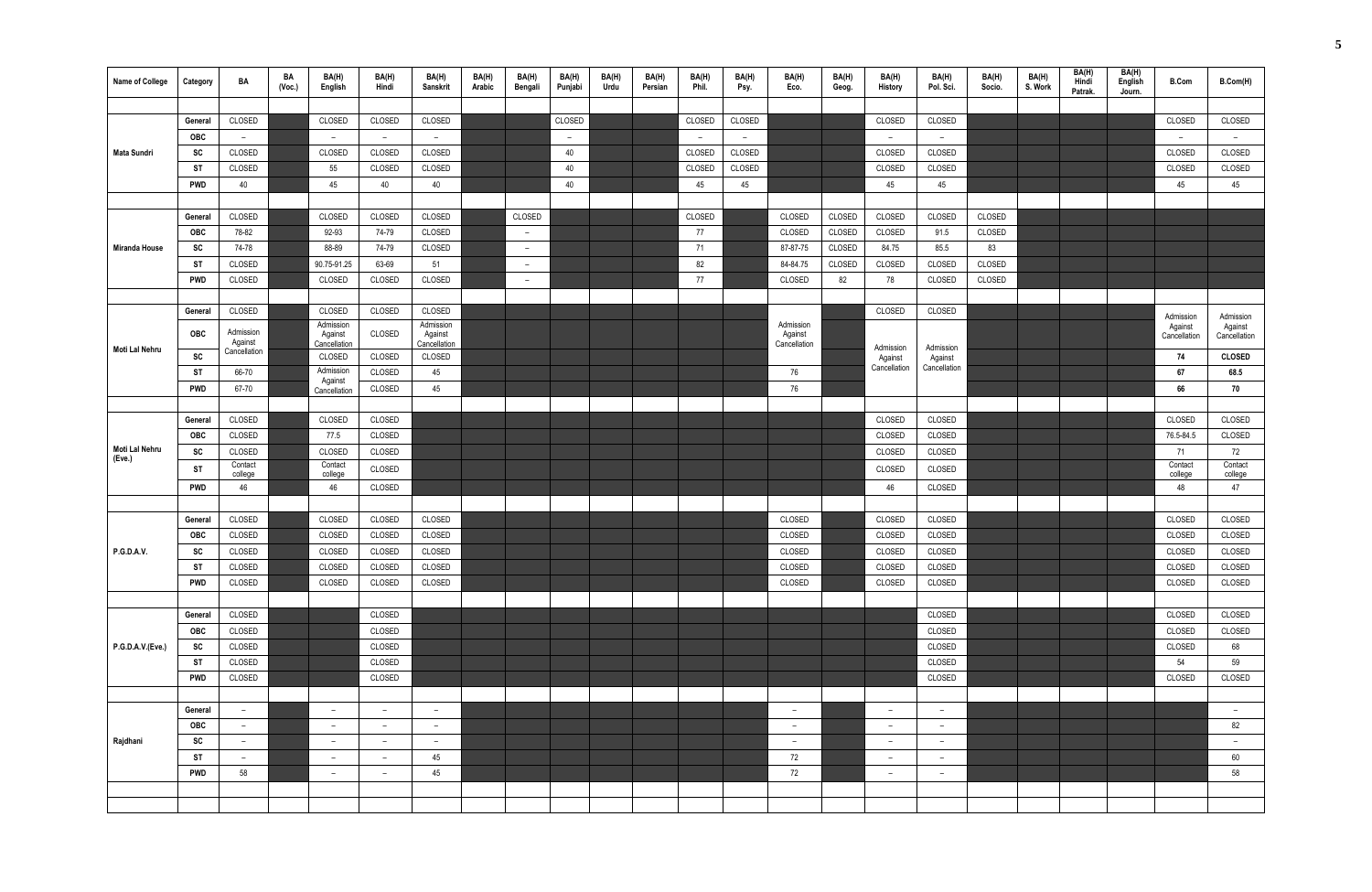| <b>Name of College</b>             | Category   | BA                 | BA<br>(Vec.) | BA(H)<br>English         | BA(H)<br>Hindi     | BA(H)<br>Sanskrit | BA(H)<br>Arabic | BA(H)<br>Bengali | BA(H)<br>Punjabi | BA(H)<br>Urdu | BA(H)<br>Persian | BA(H)<br>Phil. | BA(H)<br>Psy. | BA(H)<br>Eco.      | BA(H)<br>Geog.     | BA(H)<br>History   | BA(H)<br>Pol. Sci. | BA(H)<br>Socio. | BA(H)<br>S. Work | BA(H)<br>Hindi<br>Patrak. | BA(H)<br>English<br>Journ. | <b>B.Com</b>       | B.Com(H)           |
|------------------------------------|------------|--------------------|--------------|--------------------------|--------------------|-------------------|-----------------|------------------|------------------|---------------|------------------|----------------|---------------|--------------------|--------------------|--------------------|--------------------|-----------------|------------------|---------------------------|----------------------------|--------------------|--------------------|
|                                    |            |                    |              |                          |                    |                   |                 |                  |                  |               |                  |                |               |                    |                    |                    |                    |                 |                  |                           |                            |                    |                    |
|                                    | General    | CLOSED             |              | CLOSED                   | CLOSED             |                   |                 |                  |                  |               |                  |                |               |                    |                    | CLOSED             | CLOSED             |                 |                  | CLOSED                    |                            | 91.5               | 94                 |
|                                    | OBC        | CLOSED             |              | CLOSED                   | CLOSED             |                   |                 |                  |                  |               |                  |                |               |                    |                    | CLOSED             | CLOSED             |                 |                  | CLOSED                    |                            | 84                 | 85                 |
| Ram Lal Anand                      | SC         | CLOSED             |              | 78                       | CLOSED             |                   |                 |                  |                  |               |                  |                |               |                    |                    | CLOSED             | CLOSED             |                 |                  | 76                        |                            | 74                 | 75                 |
|                                    | ST         | 77                 |              | 78                       | CLOSED             |                   |                 |                  |                  |               |                  |                |               |                    |                    | CLOSED             | CLOSED             |                 |                  | 76                        |                            | 74                 | 75                 |
|                                    | PWD        | 77                 |              | 78.5                     | 60                 |                   |                 |                  |                  |               |                  |                |               |                    |                    | 75                 | 75                 |                 |                  | 76                        |                            | 74                 | 78                 |
|                                    |            |                    |              |                          |                    |                   |                 |                  |                  |               |                  |                |               |                    |                    |                    |                    |                 |                  |                           |                            |                    |                    |
|                                    | General    | CLOSED             |              | $\overline{\phantom{0}}$ | CLOSED             |                   |                 |                  |                  |               |                  |                |               | $-$                |                    |                    | $ \,$              |                 |                  |                           |                            | 85                 | CLOSED             |
|                                    | <b>OBC</b> | CLOSED             |              | CLOSED                   | $ \,$              |                   |                 |                  |                  |               |                  |                |               | CLOSED             |                    |                    | CLOSED             |                 |                  |                           |                            | 75                 | 75                 |
| Ram Lal Anand<br>(Eve.)            | SC         | CLOSED             |              | 65                       | CLOSED             |                   |                 |                  |                  |               |                  |                |               | 64                 |                    |                    | CLOSED             |                 |                  |                           |                            | 71                 | 72                 |
|                                    | <b>ST</b>  | 58                 |              | $\overline{\phantom{a}}$ | 56                 |                   |                 |                  |                  |               |                  |                |               | 64                 |                    |                    | CLOSED             |                 |                  |                           |                            | 71                 | 72                 |
|                                    | <b>PWD</b> | 58                 |              | CLOSED                   | 56                 |                   |                 |                  |                  |               |                  |                |               | 64                 |                    |                    | 68                 |                 |                  |                           |                            | 71                 | 72                 |
|                                    |            |                    |              |                          |                    |                   |                 |                  |                  |               |                  |                |               |                    |                    |                    |                    |                 |                  |                           |                            |                    |                    |
|                                    | General    | CLOSED             |              | CLOSED                   | CLOSED             | CLOSED            |                 |                  |                  |               |                  |                |               | CLOSED             |                    | CLOSED             | CLOSED             |                 |                  |                           |                            | CLOSED             | CLOSED             |
|                                    | <b>OBC</b> | CLOSED             |              | CLOSED                   | CLOSED             | CLOSED            |                 |                  |                  |               |                  |                |               | 93.25-94.25        |                    | CLOSED             | CLOSED             |                 |                  |                           |                            | CLOSED             | CLOSED             |
| Ramjas                             | SC         | CLOSED             |              | CLOSED                   | CLOSED             | CLOSED            |                 |                  |                  |               |                  |                |               | 88-89              |                    | CLOSED             | CLOSED             |                 |                  |                           |                            | CLOSED             | CLOSED             |
|                                    | ST         | CLOSED             |              | CLOSED                   | 70-81              | 57-58             |                 |                  |                  |               |                  |                |               | 86-87              |                    | CLOSED             | CLOSED             |                 |                  |                           |                            | CLOSED             | CLOSED             |
|                                    | <b>PWD</b> | 79-86              |              | CLOSED                   | CLOSED             | 57-58             |                 |                  |                  |               |                  |                |               | 87-88              |                    | CLOSED             | CLOSED             |                 |                  |                           |                            | CLOSED             | 83-85              |
|                                    |            |                    |              |                          |                    |                   |                 |                  |                  |               |                  |                |               |                    |                    |                    |                    |                 |                  |                           |                            |                    |                    |
|                                    |            |                    |              |                          |                    |                   |                 |                  |                  |               |                  |                |               |                    |                    |                    |                    |                 |                  |                           |                            |                    |                    |
|                                    | General    | CLOSED             |              | CLOSED                   | CLOSED             | CLOSED            |                 |                  |                  | CLOSED        |                  |                |               | CLOSED             |                    | CLOSED             | CLOSED             |                 |                  |                           |                            | CLOSED             | CLOSED             |
|                                    | <b>OBC</b> | CLOSED             |              | CLOSED                   | CLOSED             | CLOSED            |                 |                  |                  | CLOSED        |                  |                |               | CLOSED             |                    | CLOSED             | CLOSED             |                 |                  |                           |                            | 78.5-80            | CLOSED             |
| Satyawati Co-Ed.                   | SC         | CLOSED             |              | CLOSED                   | CLOSED             | CLOSED            |                 |                  |                  | 40            |                  |                |               | CLOSED             |                    | CLOSED             | CLOSED             |                 |                  |                           |                            | CLOSED             | CLOSED             |
|                                    | <b>ST</b>  | CLOSED             |              | CLOSED                   | 48                 | 40                |                 |                  |                  | 40            |                  |                |               | CLOSED             |                    | CLOSED             | CLOSED             |                 |                  |                           |                            | CLOSED             | 55                 |
|                                    | PWD        | CLOSED             |              | CLOSED                   | CLOSED             | CLOSED            |                 |                  |                  | 40            |                  |                |               | CLOSED             |                    | CLOSED             | CLOSED             |                 |                  |                           |                            | 52                 | CLOSED             |
|                                    |            |                    |              |                          |                    |                   |                 |                  |                  |               |                  |                |               |                    |                    |                    |                    |                 |                  |                           |                            |                    |                    |
|                                    | General    | CLOSED             |              | CLOSED                   | CLOSED             |                   |                 |                  |                  |               |                  |                |               | CLOSED             |                    | CLOSED             | CLOSED             |                 |                  |                           |                            | CLOSED             | CLOSED             |
|                                    | <b>OBC</b> | 65-66.75           |              | CLOSED                   | CLOSED             |                   |                 |                  |                  |               |                  |                |               | 80-80.5            |                    | CLOSED             | CLOSED             |                 |                  |                           |                            | CLOSED             | 76-89.75           |
| Satyawati (Eve.)                   | SC         | CLOSED             |              | CLOSED                   | CLOSED             |                   |                 |                  |                  |               |                  |                |               | CLOSED             |                    | CLOSED             | CLOSED             |                 |                  |                           |                            | CLOSED             | CLOSED             |
|                                    | <b>ST</b>  | 64.75-66.75        |              | 72-73.5                  | 60.5               |                   |                 |                  |                  |               |                  |                |               | 67.5-67.75         |                    | CLOSED             | CLOSED             |                 |                  |                           |                            | 60-65.75           | 63.5-71.5          |
|                                    | PWD        | 45                 |              | CLOSED                   | 45                 |                   |                 |                  |                  |               |                  |                |               | 45                 |                    | CLOSED             | 45                 |                 |                  |                           |                            | 45                 | 45                 |
|                                    |            |                    |              |                          |                    |                   |                 |                  |                  |               |                  |                |               |                    |                    |                    |                    |                 |                  |                           |                            |                    |                    |
|                                    | General    | CLOSED             |              | CLOSED                   | CLOSED             |                   |                 |                  |                  |               |                  |                |               | CLOSED             | CLOSED             | CLOSED             | CLOSED             |                 |                  |                           |                            | CLOSED             | CLOSED             |
|                                    | OBC        | CLOSED             |              | CLOSED                   | CLOSED             |                   |                 |                  |                  |               |                  |                |               | CLOSED             | CLOSED             | CLOSED             | CLOSED             |                 |                  |                           |                            | CLOSED             | CLOSED             |
| <b>Shaheed Bhagat</b><br>Singh     | SC         | CLOSED             |              | CLOSED                   | CLOSED             |                   |                 |                  |                  |               |                  |                |               | CLOSED             | CLOSED             | CLOSED             | CLOSED             |                 |                  |                           |                            | CLOSED             | CLOSED             |
|                                    | ST         | CLOSED             |              | CLOSED                   | CLOSED             |                   |                 |                  |                  |               |                  |                |               | CLOSED             | CLOSED             | CLOSED             | CLOSED             |                 |                  |                           |                            | CLOSED             | CLOSED             |
|                                    | <b>PWD</b> | Contact<br>College |              | Contact<br>College       | Contact<br>College |                   |                 |                  |                  |               |                  |                |               | Contact<br>College | Contact<br>College | Contact<br>College | Contact<br>College |                 |                  |                           |                            | Contact<br>College | Contact<br>College |
|                                    |            |                    |              |                          |                    |                   |                 |                  |                  |               |                  |                |               |                    |                    |                    |                    |                 |                  |                           |                            |                    |                    |
|                                    | General    | CLOSED             |              |                          |                    |                   |                 |                  |                  |               |                  |                |               |                    | CLOSED             |                    | CLOSED             |                 |                  |                           |                            | CLOSED             | CLOSED             |
|                                    | <b>OBC</b> | CLOSED             |              |                          |                    |                   |                 |                  |                  |               |                  |                |               |                    | CLOSED             |                    | CLOSED             |                 |                  |                           |                            | CLOSED             | CLOSED             |
| <b>Shaheed Bhagat</b><br>Singh (E) | <b>SC</b>  | CLOSED             |              |                          |                    |                   |                 |                  |                  |               |                  |                |               |                    | CLOSED             |                    | CLOSED             |                 |                  |                           |                            | CLOSED             | CLOSED             |
|                                    | <b>ST</b>  | CLOSED             |              |                          |                    |                   |                 |                  |                  |               |                  |                |               |                    | CLOSED             |                    | CLOSED             |                 |                  |                           |                            | CLOSED             | CLOSED             |
|                                    | PWD        | Contact<br>College |              |                          |                    |                   |                 |                  |                  |               |                  |                |               |                    | Contact<br>College |                    | Contact<br>College |                 |                  |                           |                            | Contact<br>College | Contact<br>College |
|                                    |            |                    |              |                          |                    |                   |                 |                  |                  |               |                  |                |               |                    |                    |                    |                    |                 |                  |                           |                            |                    |                    |
|                                    |            |                    |              |                          |                    |                   |                 |                  |                  |               |                  |                |               |                    |                    |                    |                    |                 |                  |                           |                            |                    |                    |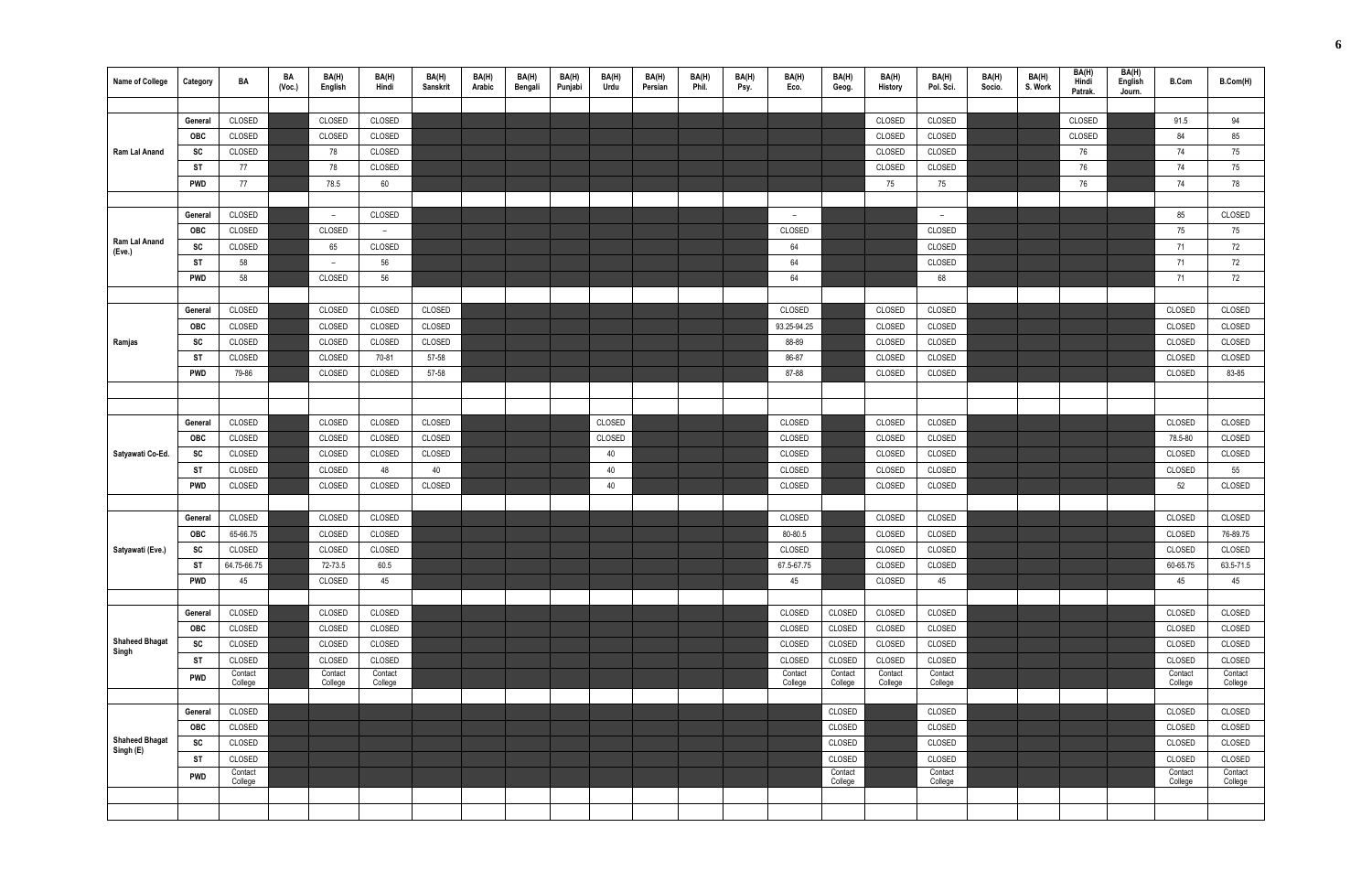| <b>Name of College</b>         | Category   | BA                 | BA<br>(Vec.) | BA(H)<br>English         | BA(H)<br>Hindi | BA(H)<br>Sanskrit | BA(H)<br>Arabic | BA(H)<br>Bengali | BA(H)<br>Punjabi   | BA(H)<br>Urdu | BA(H)<br>Persian | BA(H)<br>Phil. | BA(H)<br>Psy. | BA(H)<br>Eco.            | BA(H)<br>Geog. | BA(H)<br><b>History</b>  | BA(H)<br>Pol. Sci. | BA(H)<br>Socio. | BA(H)<br>S. Work | BA(H)<br>Hindi<br>Patrak. | BA(H)<br>English<br>Journ. | <b>B.Com</b>             | B.Com(H)                 |
|--------------------------------|------------|--------------------|--------------|--------------------------|----------------|-------------------|-----------------|------------------|--------------------|---------------|------------------|----------------|---------------|--------------------------|----------------|--------------------------|--------------------|-----------------|------------------|---------------------------|----------------------------|--------------------------|--------------------------|
|                                |            |                    |              |                          |                |                   |                 |                  |                    |               |                  |                |               |                          |                |                          |                    |                 |                  |                           |                            |                          |                          |
|                                | General    |                    |              |                          |                |                   |                 |                  |                    |               |                  |                |               | CLOSED                   |                |                          |                    |                 |                  |                           |                            |                          | CLOSED                   |
|                                | OBC        |                    |              |                          |                |                   |                 |                  |                    |               |                  |                |               | CLOSED                   |                |                          |                    |                 |                  |                           |                            |                          | CLOSED                   |
| Shri Ram Coll. of<br>Commerce. | SC         |                    |              |                          |                |                   |                 |                  |                    |               |                  |                |               | CLOSED                   |                |                          |                    |                 |                  |                           |                            |                          | CLOSED                   |
|                                | ST         |                    |              |                          |                |                   |                 |                  |                    |               |                  |                |               | CLOSED                   |                |                          |                    |                 |                  |                           |                            |                          | CLOSED                   |
|                                | <b>PWD</b> |                    |              |                          |                |                   |                 |                  |                    |               |                  |                |               | Contact<br>College       |                |                          |                    |                 |                  |                           |                            |                          | CLOSED                   |
|                                |            |                    |              |                          |                |                   |                 |                  |                    |               |                  |                |               |                          |                |                          |                    |                 |                  |                           |                            |                          |                          |
|                                | General    |                    |              |                          |                |                   |                 |                  |                    |               |                  |                |               | CLOSED                   |                |                          |                    |                 |                  |                           |                            | CLOSED                   | CLOSED                   |
|                                | OBC        |                    |              |                          |                |                   |                 |                  |                    |               |                  |                |               | $\overline{\phantom{a}}$ |                |                          |                    |                 |                  |                           |                            | $\overline{\phantom{0}}$ | $\overline{a}$           |
| S.G.G.S. Coll. of<br>Commerce. | SC         |                    |              |                          |                |                   |                 |                  |                    |               |                  |                |               | 77                       |                |                          |                    |                 |                  |                           |                            | $-$                      | $\overline{\phantom{a}}$ |
|                                | ST         |                    |              |                          |                |                   |                 |                  |                    |               |                  |                |               | 60                       |                |                          |                    |                 |                  |                           |                            | $\overline{\phantom{a}}$ | 56                       |
|                                | <b>PWD</b> |                    |              |                          |                |                   |                 |                  |                    |               |                  |                |               | 60                       |                |                          |                    |                 |                  |                           |                            | 56                       | 65                       |
|                                |            |                    |              |                          |                |                   |                 |                  |                    |               |                  |                |               |                          |                |                          |                    |                 |                  |                           |                            |                          |                          |
|                                | General    | CLOSED             |              | CLOSED                   | 79             |                   |                 |                  | CLOSED             |               |                  |                |               | CLOSED                   |                | CLOSED                   | CLOSED             |                 |                  |                           |                            | CLOSED                   | CLOSED                   |
|                                | <b>OBC</b> | $ \,$              |              | $ \,$                    | $-$            |                   |                 |                  | $-$                |               |                  |                |               | $\sim$                   |                | $\overline{\phantom{a}}$ | $\sim$             |                 |                  |                           |                            | $ \,$                    | $ \,$                    |
| S.G.T.B. Khalsa                | SC         | CLOSED             |              | CLOSED                   | CLOSED         |                   |                 |                  | 36                 |               |                  |                |               | 83                       |                | CLOSED                   | CLOSED             |                 |                  |                           |                            | CLOSED                   | CLOSED                   |
|                                | ST         | CLOSED             |              | CLOSED                   | CLOSED         |                   |                 |                  | 36                 |               |                  |                |               | 74                       |                | CLOSED                   | CLOSED             |                 |                  |                           |                            | CLOSED                   | CLOSED                   |
|                                | <b>PWD</b> | CLOSED             |              | 75                       | CLOSED         |                   |                 |                  | 45                 |               |                  |                |               | 80                       |                | CLOSED                   | CLOSED             |                 |                  |                           |                            | CLOSED                   | 78                       |
|                                |            |                    |              |                          |                |                   |                 |                  |                    |               |                  |                |               |                          |                |                          |                    |                 |                  |                           |                            |                          |                          |
|                                | General    | CLOSED             |              |                          | CLOSED         |                   |                 |                  | CLOSED             |               |                  |                |               |                          |                | CLOSED                   | CLOSED             |                 |                  | CLOSED                    |                            | CLOSED                   | CLOSED                   |
|                                | <b>OBC</b> | $ \,$              |              | $\overline{\phantom{a}}$ | $-$            |                   |                 |                  | $ \,$              |               |                  |                |               |                          |                | $\overline{\phantom{a}}$ | $\sim$             |                 |                  | $ \,$                     |                            | $ \,$                    | $\overline{a}$           |
| S.G.N.D. Khalsa                | SC         | Contact<br>College |              | Contact<br>College       | CLOSED         |                   |                 |                  | Contact<br>College |               |                  |                |               |                          |                | CLOSED                   | CLOSED             |                 |                  | Contact<br>College        |                            | Contact<br>College       | CLOSED                   |
|                                | ST         | Contact<br>College |              | Contact<br>College       | CLOSED         |                   |                 |                  | Contact<br>College |               |                  |                |               |                          |                | CLOSED                   | CLOSED             |                 |                  | Contact<br>College        |                            | Contact<br>College       | CLOSED                   |
|                                | <b>PWD</b> | Contact<br>College |              | Contact<br>College       | CLOSED         |                   |                 |                  | Contact<br>College |               |                  |                |               |                          |                | Contact<br>College       | CLOSED             |                 |                  | Contact<br>College        |                            | Contact<br>College       | Contact<br>College       |
|                                |            |                    |              |                          |                |                   |                 |                  |                    |               |                  |                |               |                          |                |                          |                    |                 |                  |                           |                            |                          |                          |
|                                | General    | CLOSED             |              | CLOSED                   | CLOSED         | WL                |                 |                  |                    |               |                  |                |               | CLOSED                   | CLOSED         | CLOSED                   | CLOSED             |                 |                  |                           |                            | WL                       | WL                       |
|                                | <b>OBC</b> | WL                 |              | 83-85                    | CLOSED         | 45                |                 |                  |                    |               |                  |                |               | CLOSED                   | CLOSED         | CLOSED                   | WL                 |                 |                  |                           |                            | 82                       | 82.5                     |
| Shivaji                        | SC         | CLOSED             |              | 76.5-80.5                | CLOSED         | WL                |                 |                  |                    |               |                  |                |               | CLOSED                   | CLOSED         | CLOSED                   | CLOSED             |                 |                  |                           |                            | 71                       | 75                       |
|                                | ST         | 62-64              |              | 71-75                    | 62             | 45                |                 |                  |                    |               |                  |                |               | 69                       | CLOSED         | CLOSED                   | WL                 |                 |                  |                           |                            | 68                       | 74                       |
|                                | <b>PWD</b> | 60                 |              | 70                       | CLOSED         | 45                |                 |                  |                    |               |                  |                |               | 55                       | CLOSED         | CLOSED                   | CLOSED             |                 |                  |                           |                            | 66                       | 70                       |
|                                |            |                    |              |                          |                |                   |                 |                  |                    |               |                  |                |               |                          |                |                          |                    |                 |                  |                           |                            |                          |                          |
|                                | General    | CLOSED             |              | CLOSED                   | CLOSED         | 45                |                 |                  |                    |               |                  | CLOSED         | CLOSED        | CLOSED                   |                | CLOSED                   | CLOSED             |                 |                  |                           |                            | CLOSED                   | CLOSED                   |
| Shyama Prasad                  | OBC        | 64                 |              | 81                       | CLOSED         | 45                |                 |                  |                    |               |                  | CLOSED         | 77.5          | 78                       |                | CLOSED                   | 74.5               |                 |                  |                           |                            | 75                       | 79                       |
| Mukherjee<br>College           | SC         | CLOSED             |              | 79                       | CLOSED         | CLOSED            |                 |                  |                    |               |                  | CLOSED         | 77            | 71                       |                | CLOSED                   | CLOSED             |                 |                  |                           |                            | 70                       | 73                       |
|                                | <b>ST</b>  | 60                 |              | 78                       | 63             | 45                |                 |                  |                    |               |                  | CLOSED         | 77            | 71                       |                | 61.25                    | 74                 |                 |                  |                           |                            | $70\,$                   | 73                       |
|                                | <b>PWD</b> | 60                 |              | 81                       | CLOSED         | 45                |                 |                  |                    |               |                  | 59.75          | 80.5          | 71                       |                | 61.25                    | 74                 |                 |                  |                           |                            | 70                       | 73                       |
|                                |            |                    |              |                          |                |                   |                 |                  |                    |               |                  |                |               |                          |                |                          |                    |                 |                  |                           |                            |                          |                          |
|                                | General    | CLOSED             |              | CLOSED                   | CLOSED         |                   |                 |                  |                    |               |                  |                |               | CLOSED                   |                | CLOSED                   | CLOSED             |                 |                  |                           |                            | CLOSED                   | CLOSED                   |
|                                | OBC        | CLOSED             |              | CLOSED                   | CLOSED         |                   |                 |                  |                    |               |                  |                |               | 82                       |                | CLOSED                   | CLOSED             |                 |                  |                           |                            | CLOSED                   | CLOSED                   |
| Shyam Lal                      | SC         | CLOSED             |              | CLOSED                   | CLOSED         |                   |                 |                  |                    |               |                  |                |               | 77                       |                | CLOSED                   | CLOSED             |                 |                  |                           |                            | 70                       | 72                       |
|                                | <b>ST</b>  | 63                 |              | 75                       | 63             |                   |                 |                  |                    |               |                  |                |               | 77                       |                | 66                       | 72                 |                 |                  |                           |                            | 70                       | 72                       |
|                                | <b>PWD</b> | CLOSED             |              | 75                       | 63             |                   |                 |                  |                    |               |                  |                |               | 77                       |                | CLOSED                   | CLOSED             |                 |                  |                           |                            | 70                       | 72                       |
|                                |            |                    |              |                          |                |                   |                 |                  |                    |               |                  |                |               |                          |                |                          |                    |                 |                  |                           |                            |                          |                          |
|                                |            |                    |              |                          |                |                   |                 |                  |                    |               |                  |                |               |                          |                |                          |                    |                 |                  |                           |                            |                          |                          |